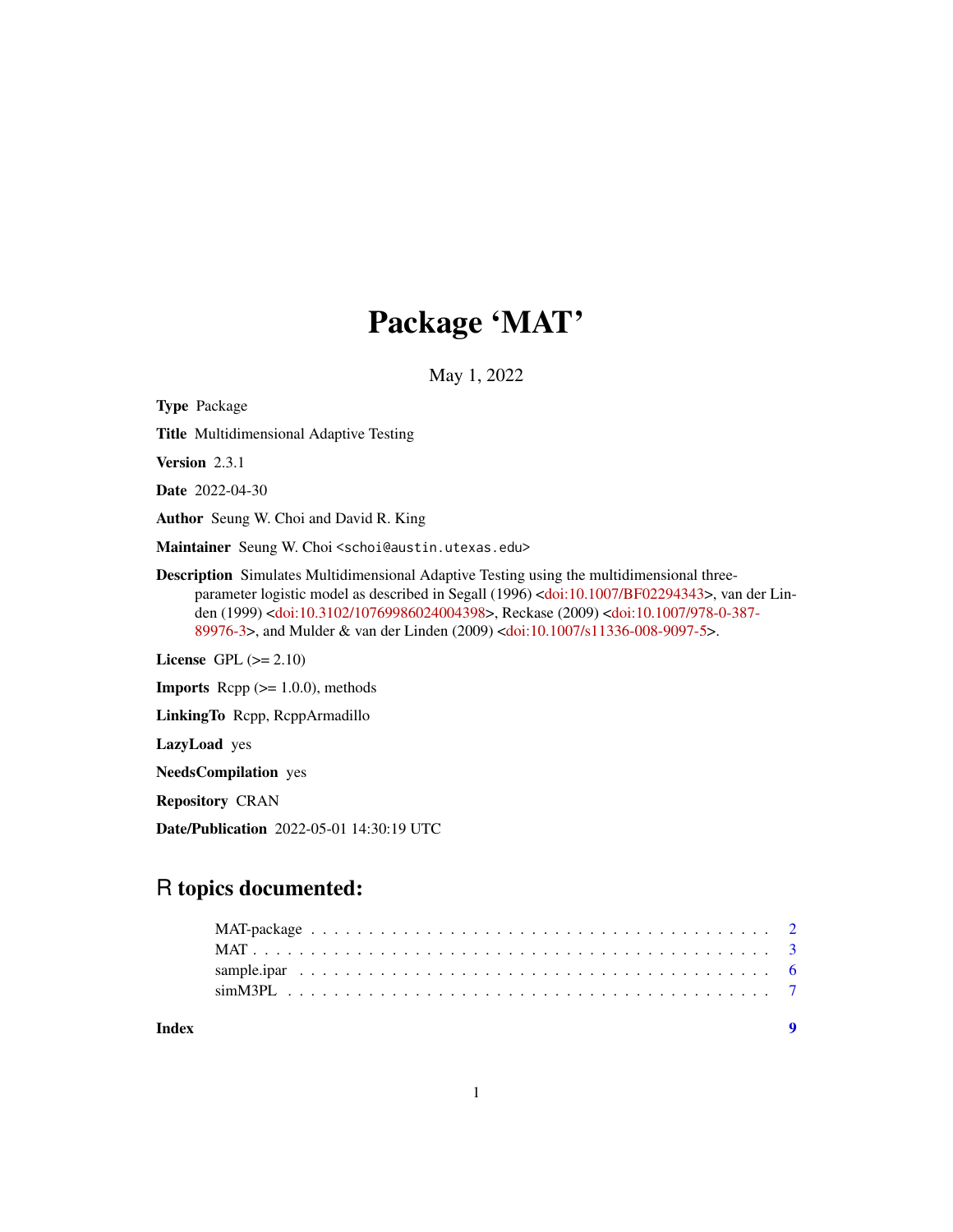<span id="page-1-0"></span>

#### Description

MAT is a package to simulate Multidimensional Adaptive Testing (MAT) for the Multidimensional 3-Parameter Logistic (M3PL) Model as described in Segall (1996), Reckase (2009), and Mulder & van der Linden (2009).

## Details

| Package:  | <b>MAT</b> |
|-----------|------------|
| Type:     | Package    |
| Version:  | 2.0        |
| Date:     | 2011-01-25 |
| License:  | GPL        |
| LazyLoad: | yes        |

#### Author(s)

Seung W. Choi and David R. King

Maintainer: Seung W. Choi <s-choi@northwestern.edu>

# References

- 1. Choi, S. W., & King, D. R. (2015). R Package MAT: Simulation of multidimensional adaptive testing for dichotomous IRT models. Applied Psychological Measurement, 39(3), 239-240.
- 2. Segall, D. O. (1996). Multidimensional adaptive testing, Psychometrika, 61(2), 331-354
- 3. van der Linden, W. J. (1999). Multidimensional adaptive testing with a minimum errorvariance criterion, Journal of Educational and Behavioral Statistics, 24(4), 398-412.
- 4. Mulder, J., & van der Linden, W. J. (2009). Multidimensional adaptive testing with optimal design criteria for item selection, Psychometrika, 74(2), 273-296.
- 5. Reckase, M. D. (2009). Multidimensional Item Response Theory. New York: Springer.

#### Examples

```
#load sample item parameters containing 180 items measuring three dimensions
data(sample.ipar)
#create a variance-covariance (correlation) matrix
vcv1<-diag(3); vcv1[lower.tri(vcv1,diag=FALSE)]<-c(.5,.6,.7)
#simulate item responses
resp1<-simM3PL(sample.ipar, vcv1, 3, n.simulee = 100)$resp
```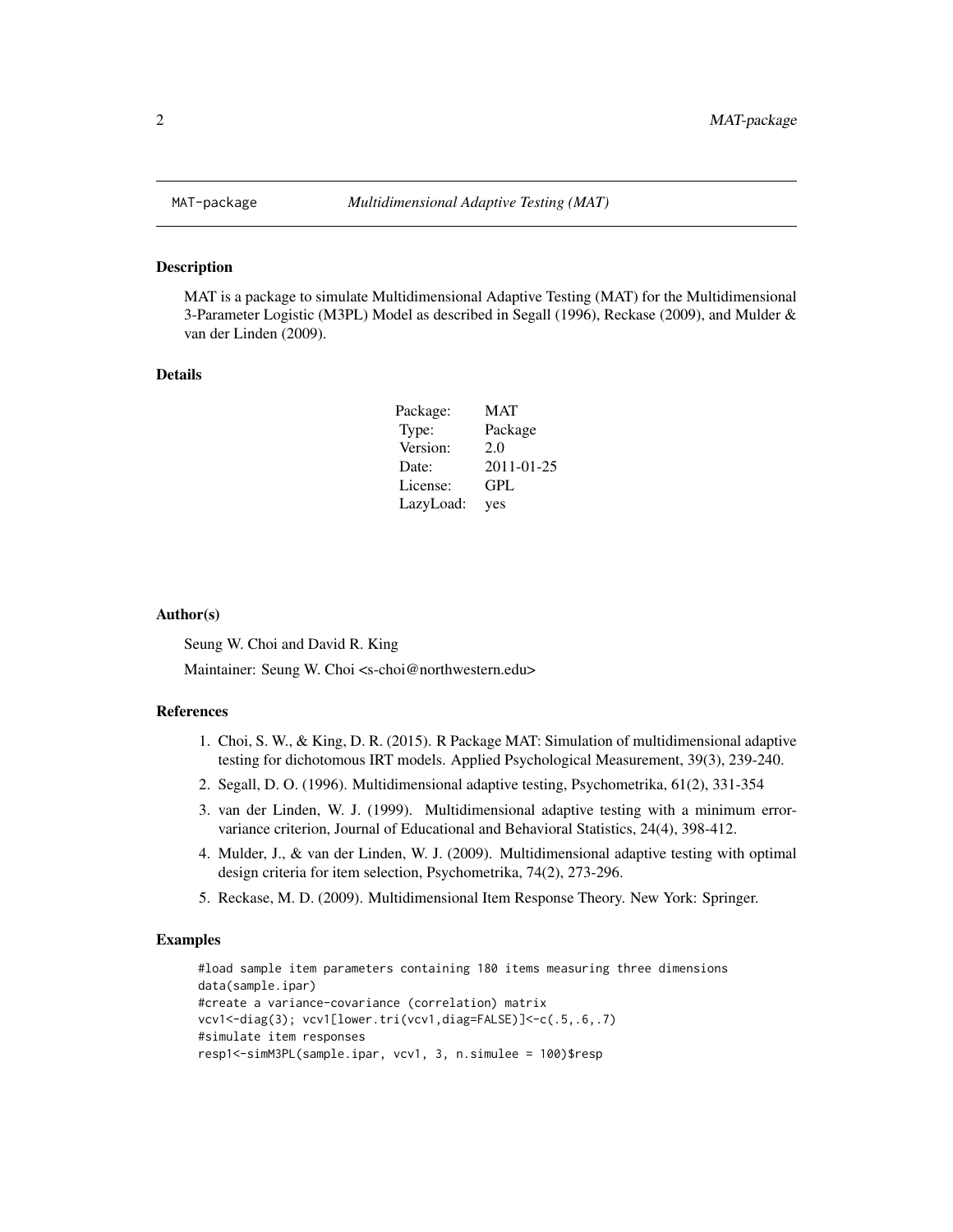# <span id="page-2-0"></span> $MAT$  3

```
#specify target content distributions
target.content.dist1<-c(1/3,1/3,1/3)
#content category designations for items
content.cat1<-rep(1:3,rep(60,3))
#simulate multidimensional adaptive testing
MCAT.1<-MAT(sample.ipar,
            resp1,
            vcv1,
            target.content.dist=target.content.dist1,
            content.cat=content.cat1,
            ncc=3,
            p=3,
            selectionMethod="A",
            topN=1,
            selectionType="FISHER",
            stoppingCriterion="CONJUNCTIVE",
            minNI=10,
            maxNI=30)
```
MAT *Multidimensional Adaptive Testing (MAT)*

# Description

MAT is a package to simulate multidimensional adaptive testing for the Multidimensional 3-Parameter Logistic (M3PL) model.

# Usage

```
MAT(ipar, resp, cors,
    target.content.dist = NULL, content.cat = NULL, ncc = 1,
    content.order = NULL, p = stop("p is required"),
    selectionMethod = c("D", "A", "C", "R"),
    selectionType = c("FISHER", "BAYESIAN"), c.weights = NA,
    stoppingCriterion = c("CONJUNCTIVE", "COMPENSATORY"),
    topN = 1, minNI = 10, maxNI = 30, minSE = 0.3, D = 1,
    maxIter = 30, conv = 0.001, minTheta = -4, maxTheta = 4,
    plot.audit.trail = TRUE, theta.labels = NULL, easiness = TRUE)
```
#### Arguments

| ipar | a data frame containing M3PL item parameters, specifically a1, a2, , d, and c                                                              |
|------|--------------------------------------------------------------------------------------------------------------------------------------------|
| resp | a data frame (that will be converted to a numeric matrix) of item responses, e.g.,<br>R <sub>1</sub> , R <sub>2</sub> , , R <sub>180</sub> |
| cors | a square matrix of the lower diagonal elements of a variance-covariance (VCV)<br>matrix, including 1's in the main diagonal                |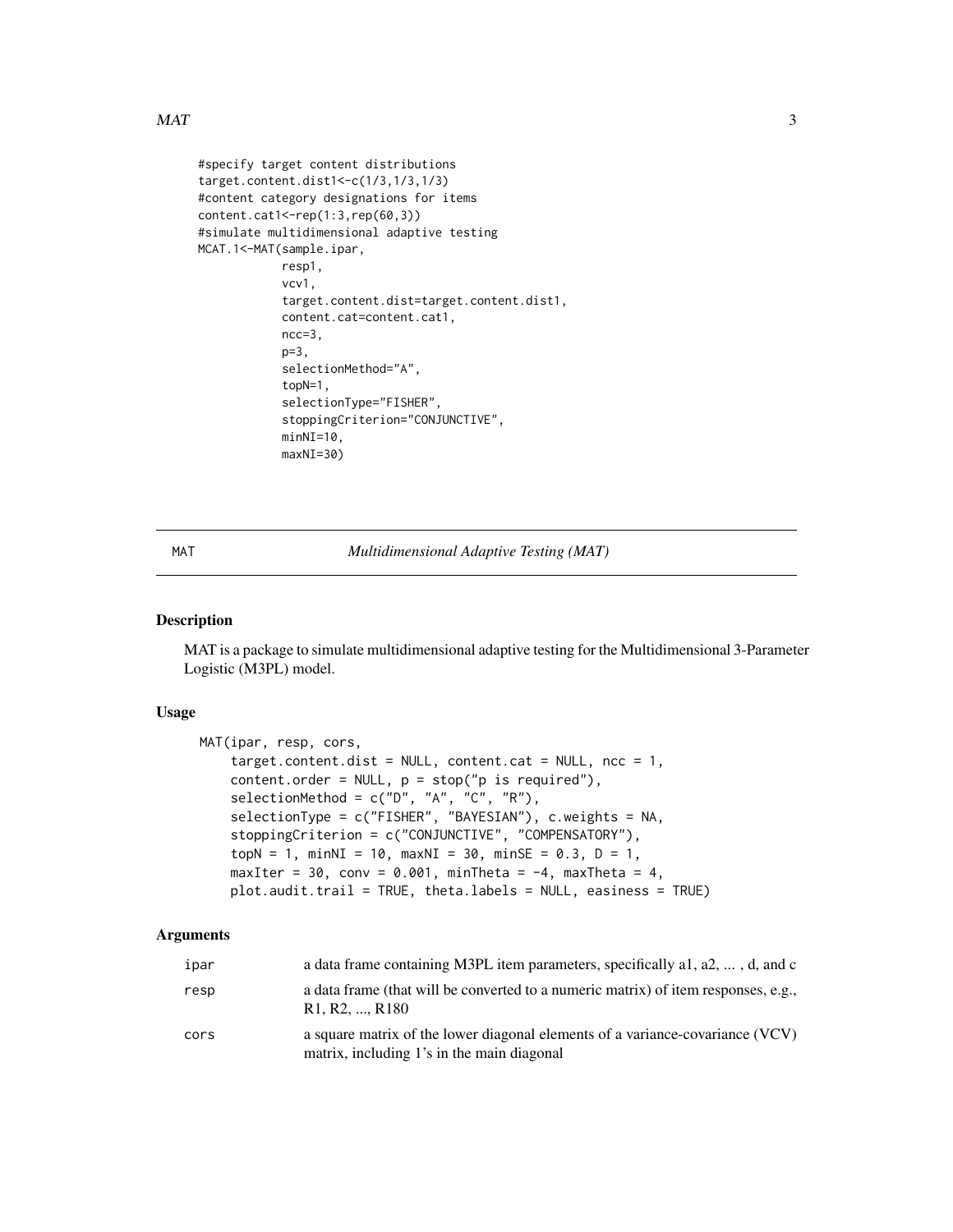| target.content.dist  |                                                                                                                                                              |  |
|----------------------|--------------------------------------------------------------------------------------------------------------------------------------------------------------|--|
|                      | an optional vector of target content distributions summed to 1.0, e.g., $c(0.25, 0.5, 0.25)$                                                                 |  |
| content.cat          | an optional vector specifying content designations                                                                                                           |  |
| ncc                  | the number of content categories (default=1, i.e., no content balancing)                                                                                     |  |
| content.order        | an optional vector specifying administration order of content categories, e.g.,<br>c(3,1,2)                                                                  |  |
| p<br>selectionMethod | the number of latent dimensions                                                                                                                              |  |
|                      | item selection criterion: "D"=D-optimality, "A"=A-optimality, "C"=C-optimality,<br>"R"=Random (default="D")                                                  |  |
| selectionType        | item selection method type: "FISHER"=Fisher information, "BAYESIAN"=adds<br>inverse prior VCV                                                                |  |
| c.weights            | an optional vector of weights of length p when selectionMethod="C"                                                                                           |  |
| stoppingCriterion    |                                                                                                                                                              |  |
|                      | stopping criterion: "CONJUNCTIVE"=SEs for all dimensions must be met,<br>"COMPENSATORY"=the generalized variance or SEs weighted by c-weights<br>must be met |  |
| topN                 | Randomesque exposure control: selects an item randomly from the top N most<br>informative items (default=1, no exposure control)                             |  |
| minNI                | minimum number of items to administer (default=10)                                                                                                           |  |
| maxNI                | maximum number of items to administer (default=30)                                                                                                           |  |
| minSE                | minimum SE for stopping (default= $0.3$ )                                                                                                                    |  |
| D                    | scaling constant: $1.7$ or $1.0$ (default= $1.0$ )                                                                                                           |  |
| maxIter              | maximum number of Fisher scoring (default=30)                                                                                                                |  |
| conv                 | convergence criterion for Fisher scoring (default=0.001)                                                                                                     |  |
| minTheta             | minimum theta value for plotting (default=-4)                                                                                                                |  |
| maxTheta             | maximum theta value for plotting (default=4)                                                                                                                 |  |
| plot.audit.trail     |                                                                                                                                                              |  |
|                      | show CAT audit trail: T or F (default=T)                                                                                                                     |  |
| theta.labels         | theta labels for plotting (default= $c("Theta 1", "Theta 2",)$ )                                                                                             |  |
| easiness             | logical, T if d is related to the <i>easiness</i> of items per Reckase, F otherwise                                                                          |  |

# Details

The purpose of this function is to simulate multidimensional adaptive testing based on the Multidimensional 3-Parameter Logistic (M3PL) model (Reckase, 2009):

$$
P_i(\theta) \equiv P(U_i = 1 | \theta, \mathbf{a}_i, d_i, c_i) \equiv c_i + \frac{1 - c_i}{1 + exp[-D(\mathbf{a}_i \cdot \theta + d_i)]}
$$

where  $a_i$  is a vector of discrimination parameters of item *i*,  $\theta$  is a vector of abilities,  $c_i$  is a scalar representing the guessing parameter of item  $i$ ,  $d_i$  is a scalar representing the easiness of item  $i$ . Thetas are estimated using the Bayesian maximum a posteriori (MAP) estimator and the Fisher scoring method. Three item selection criteria are available: D-optimality, A-optimality, and C-optimality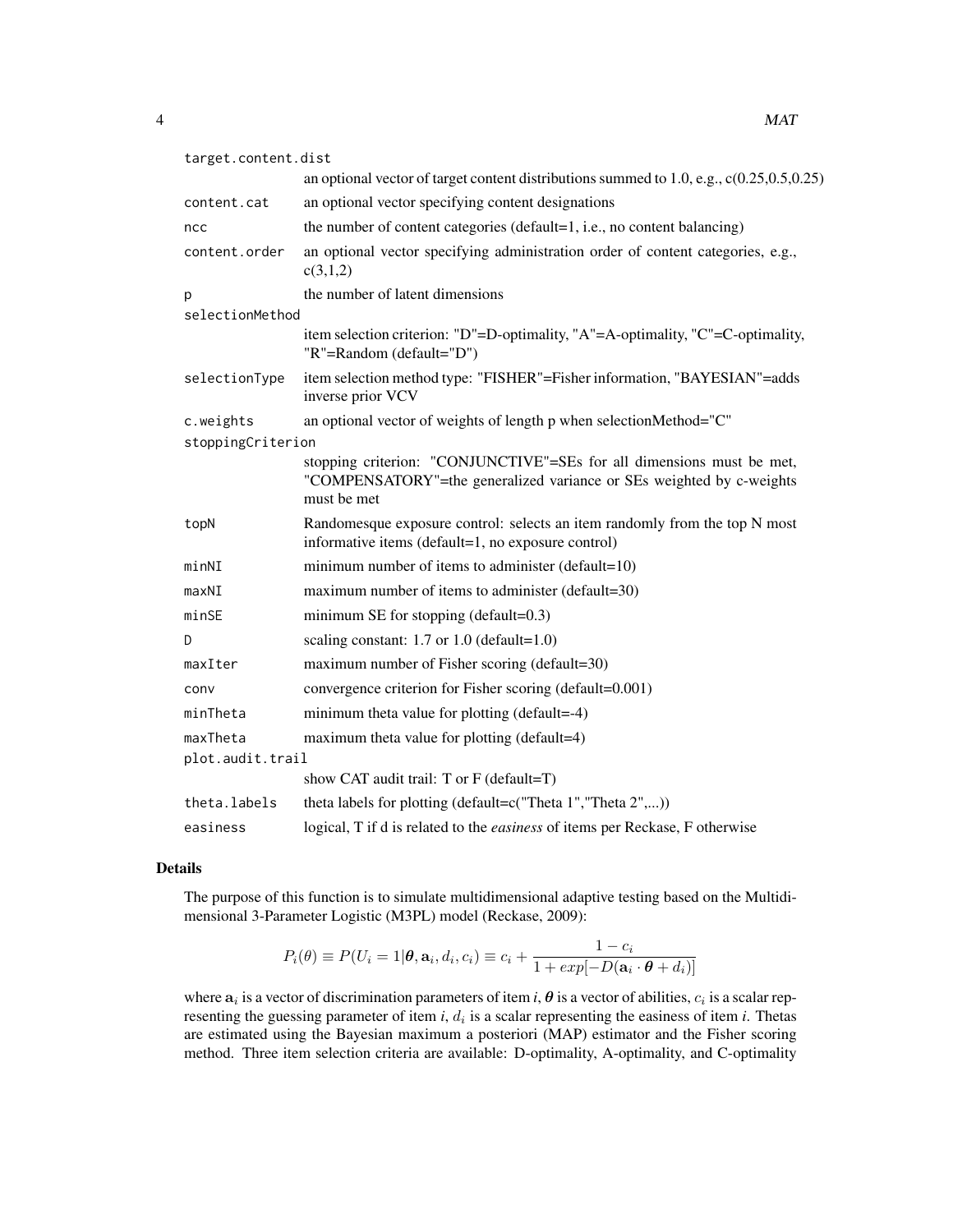# $MAT$  5

(Segall, 1996; van der Linden, 1999; Mulder & van der Linden, 2009). An option is provided to add the inverse of a prior variance-covariance matrix to the multivariate information matrix (selectionType="BAYESIAN"). The stopping condition can be specified as a conjunctive criterion or a compensatory criterion. Content balancing can be imposed by specifying target content distributions. An exposure control option is provided via the randomesque technique.

# Value

Returns a list of class "MAT" with the following components:

| call               | function call stack                                   |  |  |  |
|--------------------|-------------------------------------------------------|--|--|--|
| items.used         | a matrix of items administered                        |  |  |  |
| selected.item.resp |                                                       |  |  |  |
|                    | a matrix containing item responses for selected items |  |  |  |
| ni.administered    |                                                       |  |  |  |
|                    | a vector of the number of items administered          |  |  |  |
| theta.CAT          | a matrix of theta estimates from CAT                  |  |  |  |
| se.CAT             | a matrix of SE estimates from CAT                     |  |  |  |
| theta.history      | a matrix of theta history from CAT                    |  |  |  |
| se.history         | a matrix of SE history from CAT                       |  |  |  |
| theta.Full         | a matrix of theta estimates based on the full bank    |  |  |  |
| se.Full            | a matrix of SE estimates based on the full bank       |  |  |  |
| ipar               | a matrix of item parameters                           |  |  |  |
| p                  | the number of latent dimensions                       |  |  |  |

# Note

- 1. The MAT function performs a number of checks to determine if the arguments for content balancing and content ordering have been specified correctly. If the arguments have not been specified correctly, content balancing and/or content ordering will not be used for the simulation. Additionally, a warning message will be printed to the console detailing the misspecification.
- 2. Content ordering is only available for fixed-length CAT. Namely, to invoke a particular content order, the user must set the minimum number of items equal to the maximum number of items (e.g., minNI=30 & maxNI=30).

# Note

# requires MASS

# Author(s)

Seung W. Choi and David R. King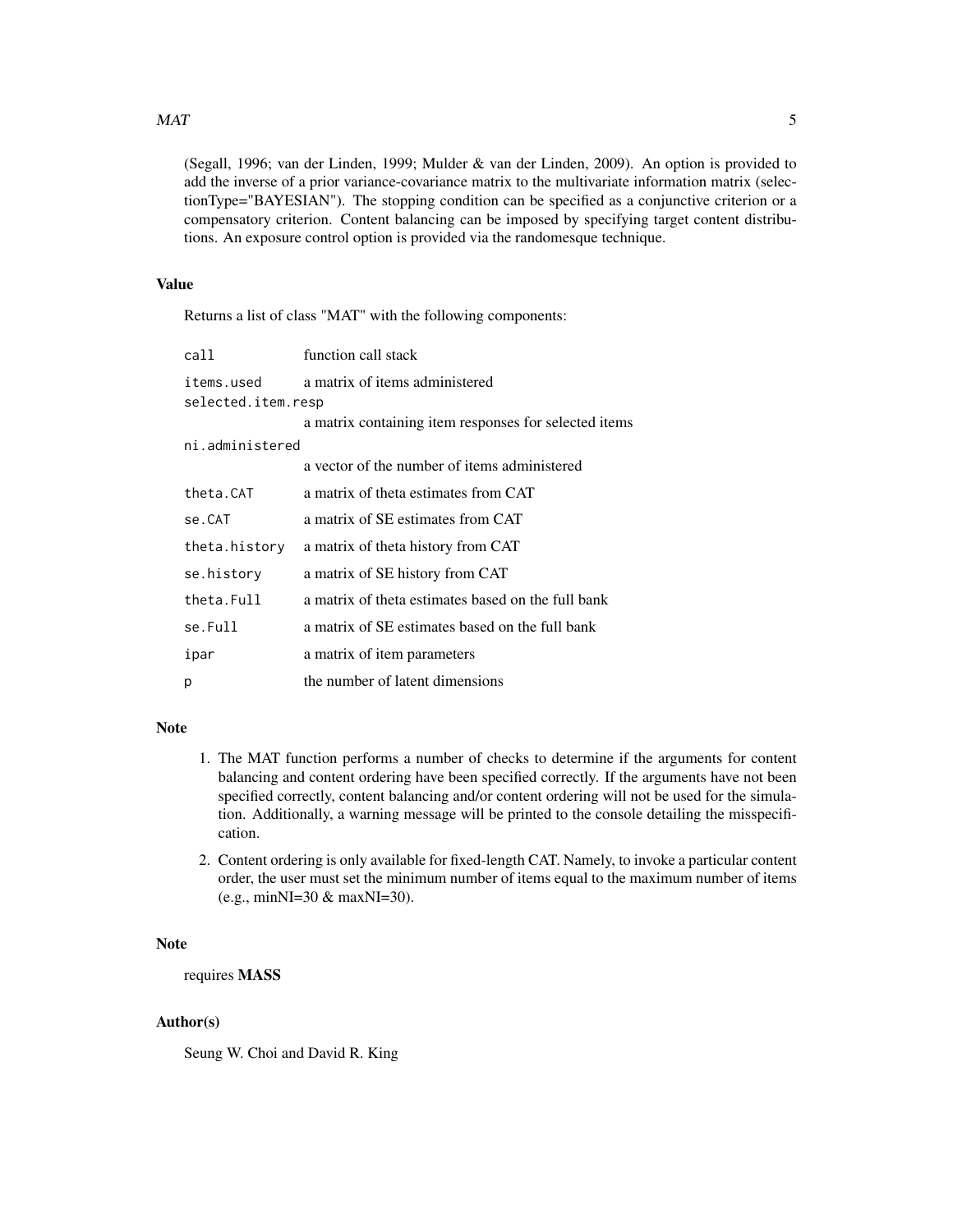# <span id="page-5-0"></span>References

- 1. Segall, D. O. (1996). Multidimensional adaptive testing, Psychometrika, 61(2), 331-354
- 2. van der Linden, W. J. (1999). Multidimensional adaptive testing with a minimum errorvariance criterion, Journal of Educational and Behavioral Statistics, 24(4), 398-412.
- 3. Mulder, J., & van der Linden, W. J. (2009). Multidimensional adaptive testing with optimal design criteria for item selection, Psychometrika, 74(2), 273-296.
- 4. Reckase, M. D. (2009). Multidimensional Item Response Theory. New York: Springer.

# Examples

```
## Not run: MCAT.1<-MAT(ipar1,
            resp1,
            vcv1,
            target.content.dist=target.content.dist1,
            content.cat=content.cat1,
            ncc=3,
            p=3,
            selectionMethod="A",
            topN=1,
            selectionType="FISHER",
            stoppingCriterion="CONJUNCTIVE",
            minNI=10,
            maxNI=30)
```
## End(Not run)

sample.ipar *Sample item parameters*

# Description

A sample item parameter file containing 180 Multidimensional 3-PL (M3PL) model.

# Usage

data(sample.ipar)

# Format

A data frame with item parameters for 180 items.

- a1 the discrimination parameter for theta 1
- a2 the discrimination parameter for theta 2
- a3 the discrimination parameter for theta 3
- d the easiness parameter, d=-a\*b
- c the guessing parameter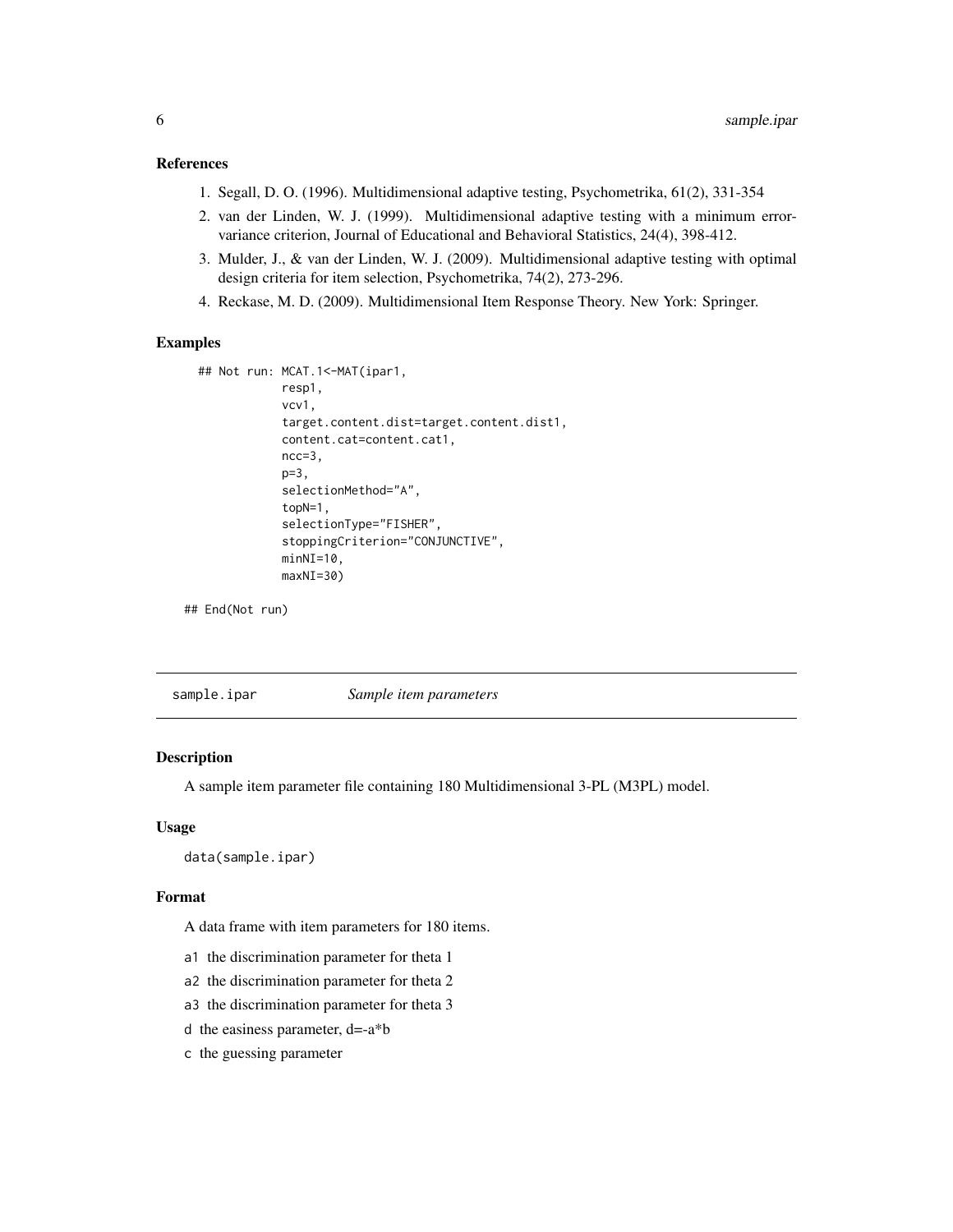#### <span id="page-6-0"></span>simM3PL 7

# Details

First 60 items are primarily loaded on theta 1, second 60 on theta 2, and last 60 on theta 3.

#### Examples

data(sample.ipar)

simM3PL *Simulate M3PL item responses*

# Description

Simulates item responses according to the Multidimensional 3-Parameter Logistic (M3PL) model

# Usage

 $simM3PL(ipar, cors, p, n.simulee = 100, D = 1, easines = T, seed = NULL)$ 

# Arguments

| ipar      | a data frame containing M3PL item parameters, specifically a1, a2, , d, and c                                               |
|-----------|-----------------------------------------------------------------------------------------------------------------------------|
| cors      | a square matrix of the lower diagonal elements of a variance-covariance (VCV)<br>matrix, including 1's in the main diagonal |
| p         | the number of latent dimensions                                                                                             |
| n.simulee | the number of simulees to generate                                                                                          |
| D         | scaling constant: $1.7$ or $1.0$ (default= $1.0$ )                                                                          |
| easiness  | logical, T if d is related to the <i>easiness</i> of items per Reckase, F otherwise                                         |
| seed      | random number seed                                                                                                          |

# Details

This function simulates item responses according to the Multidimensional 3-Parameter Logistic (M3PL) model using the item parameters input to the function. Thetas are drawn from the multivariate standard normal distribution with the population variance-covariance (correlation) matrix input to the function.

## Value

| call  | function call stack                                        |
|-------|------------------------------------------------------------|
| theta | a <i>n</i> simulee by <i>p</i> matrix of true theta values |
| resp  | a data frame of simulated item responses named "R1", "R2", |

# Author(s)

Seung W. Choi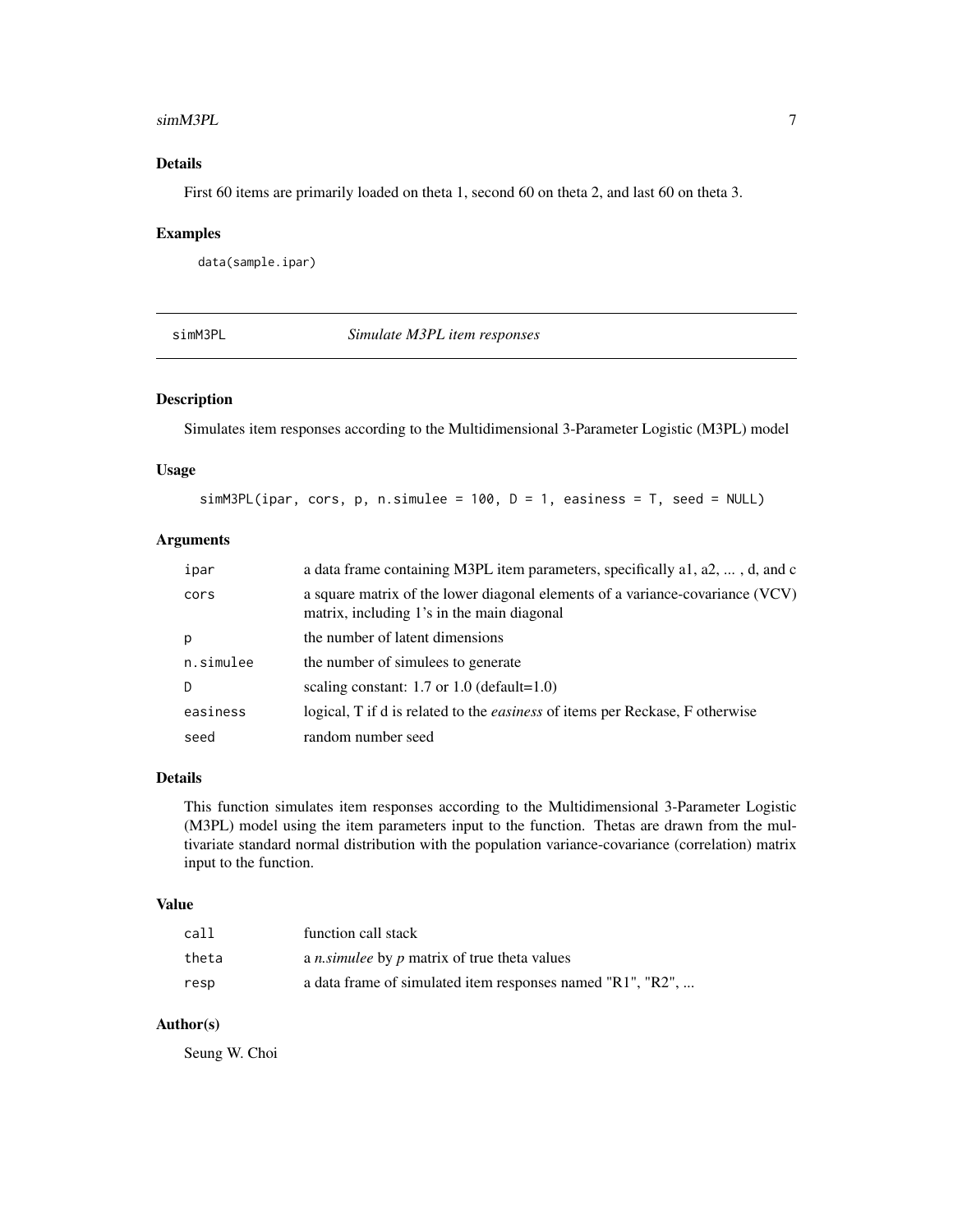# References

Reckase, M. D. (2009). Multidimensional Item Response Theory. New York: Springer.

# Examples

```
data(sample.ipar)
vcv1 <- diag(3)
vcv1[lower.tri(vcv1,diag=FALSE)]<-c(.5,.6,.7)
resp1<-simM3PL(sample.ipar, vcv1, 3, n.simulee = 100, seed = 1234)$resp
```